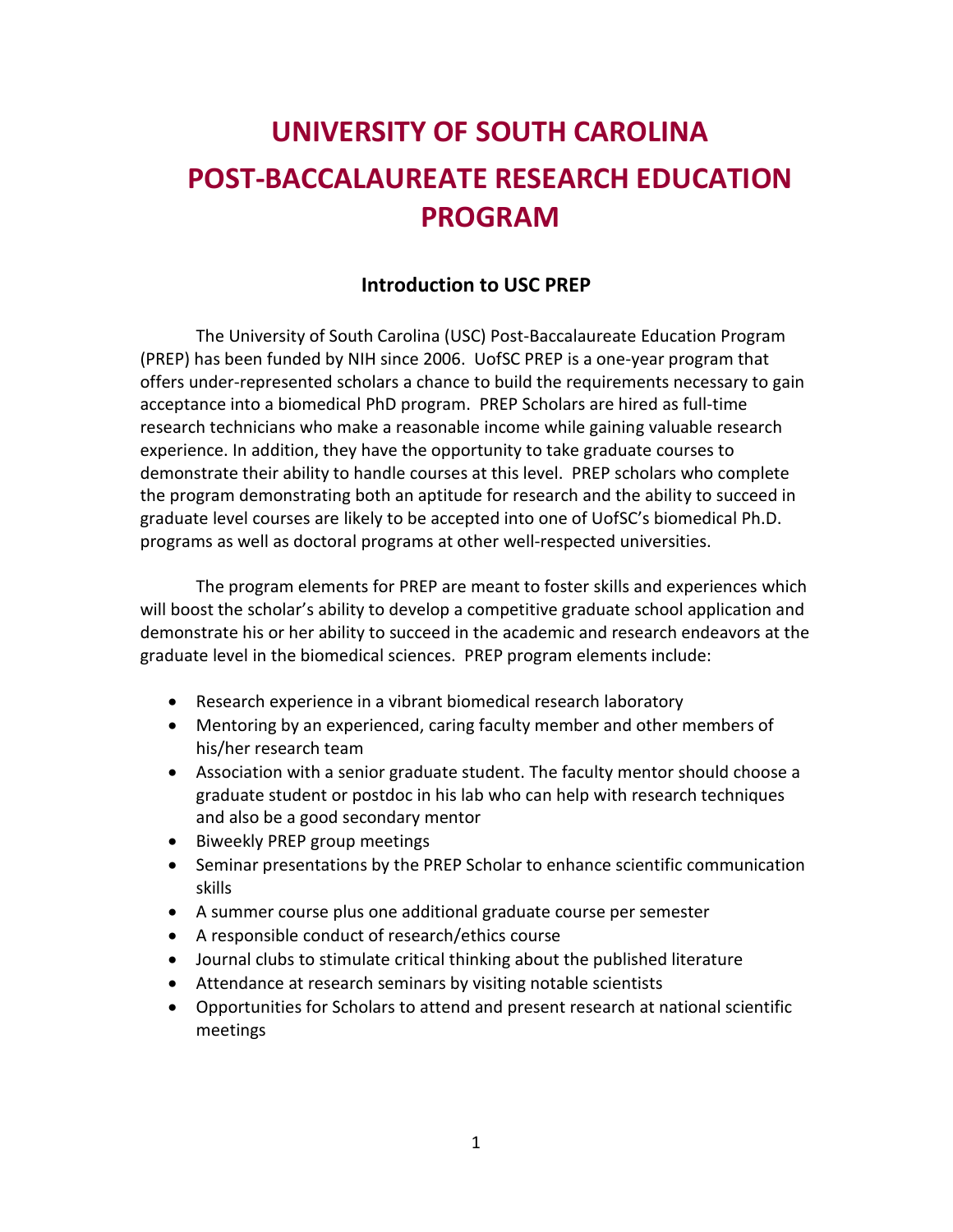## **Strategies for the Practice of Mentoring**

#### **INTRODUCTION**

One of the key components of UofSC PREP is to provide a mentoring relationship between a PREP scholar and faculty mentor. Mentoring is defined as a personal relationship and nurturing process in which a more skilled and experienced faculty member serves as a guide, sponsor, role model, and teacher who encourages, counsels, and befriends a less experienced person to promote the latter's professional and/or personal development. A mentor provides advice, knowledge, counsel, challenge, and support to the protégé in the context of an ongoing and caring relationship to support the protégé's pursuit of becoming a full member of a specific profession. Mentoring is considered one of the most complex and developmentally important relationships one can have in early adulthood.

The following strategies are recognized in the mentoring literature as being important components of successful mentoring.

#### **INDIVIDUALS STRATEGIES**

*Clarify expectations*

Mentors who are effective are explicit in terms of defining and clarifying their expectations regarding what the mentorship will incorporate and what the relationship will look like. Wise mentors will revisit discussions of expected mentor functions (e.g. support, creation of opportunities, encouragement), range of appropriate interaction contexts, and degree of mutuality and will continue to evaluate the health and value of the mentorship as the relationship unfolds.

*Know and affirm your protégés*

Good mentors carefully watch their protégés to discern unique inclinations, interests, and talents. An effective mentor nourishes the protégé's career and tempers idealism with the wisdom of their experience. A strong mentor is quick to affirm the efforts and achievements of the protégé and is tolerant of imperfection.

*Engage in intentional modeling*

Intentional mentors are overtly invitational and recognize that modeling offers several advantages to protégés such as allowing direct demonstration of behaviors specific to the profession. This method often encourages faster learning than direct experience.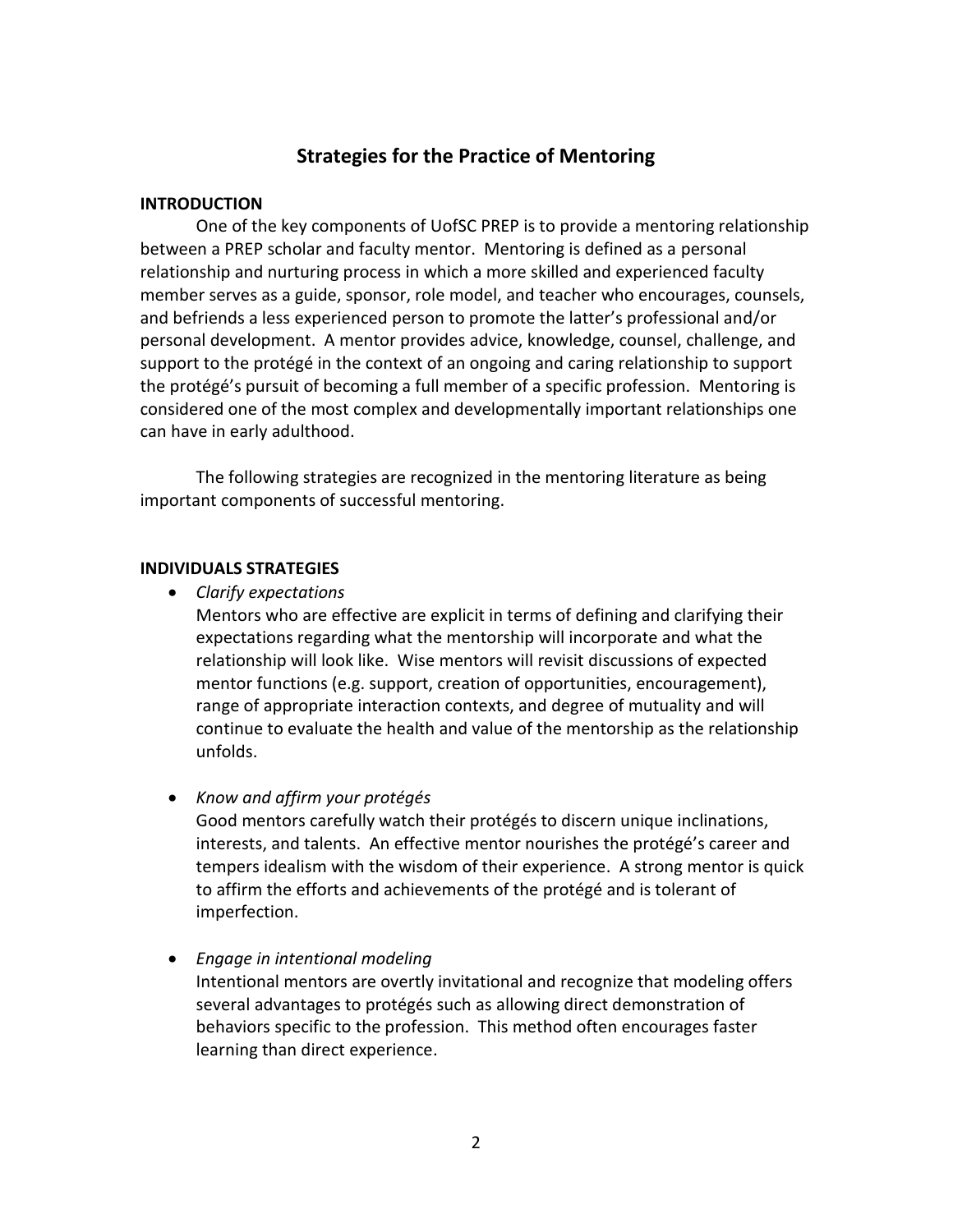*Attend to issues of race and culture*

Because minority and disabled faculty members remain largely underrepresented in most academic fields, it is critical that faculty actively recruit and intentionally mentor ethnic minority and disabled students. Faculty who mentor across culture should have appropriate competencies and attitudes including: (a) a diligent pursuit of cultural sensitivity; (b) genuine concern for the welfare and experiences of minority group students; and (c) appreciate the uniqueness of each protégé within his or her culture.

- *Model personal health and self-awareness* Mentors should demonstrate self-care, self-awareness, tolerance of fallibility, and transparency, and can rely on self-disclosure as a method to demonstrate an appreciation for their own strengths and weaknesses and as a way of offering a model for coping with imperfection.
- *Remain vigilant to conflict or dysfunction* Excellent mentors recognize that not all mentorships will be successful and accept that in spite of their best attention and efforts, they will be poorly suited to mentor certain students. Strong mentors give special attention to mentorships that become dysfunctional or conflictual and attempt to resolve concerns while remaining sensitive to the protégé's best interests.

It is important that faculty develop and strengthen their mentoring skills. The UofSC Center for Teaching Excellence holds mentor training programs to enhance mentoring skills based on the University of Wisconsin Cimer Project. Our newer faculty members attend this *Entering Mentoring* training.

## **CONFLICT RESOLUTION**

.

In the fifteen years of UofSC PREP, there has never been an occurrence that required intervention by the co-directors. Nevertheless, Dr. James Augustine, University Ombudsman and Dale Moore, Graduate School Ombudsman, have volunteered their services if needs arise. More information about the Office of the University Graduate School Ombudsman can be found [here.](https://www.sc.edu/study/colleges_schools/graduate_school/opportunities_support/ombuds/index.php)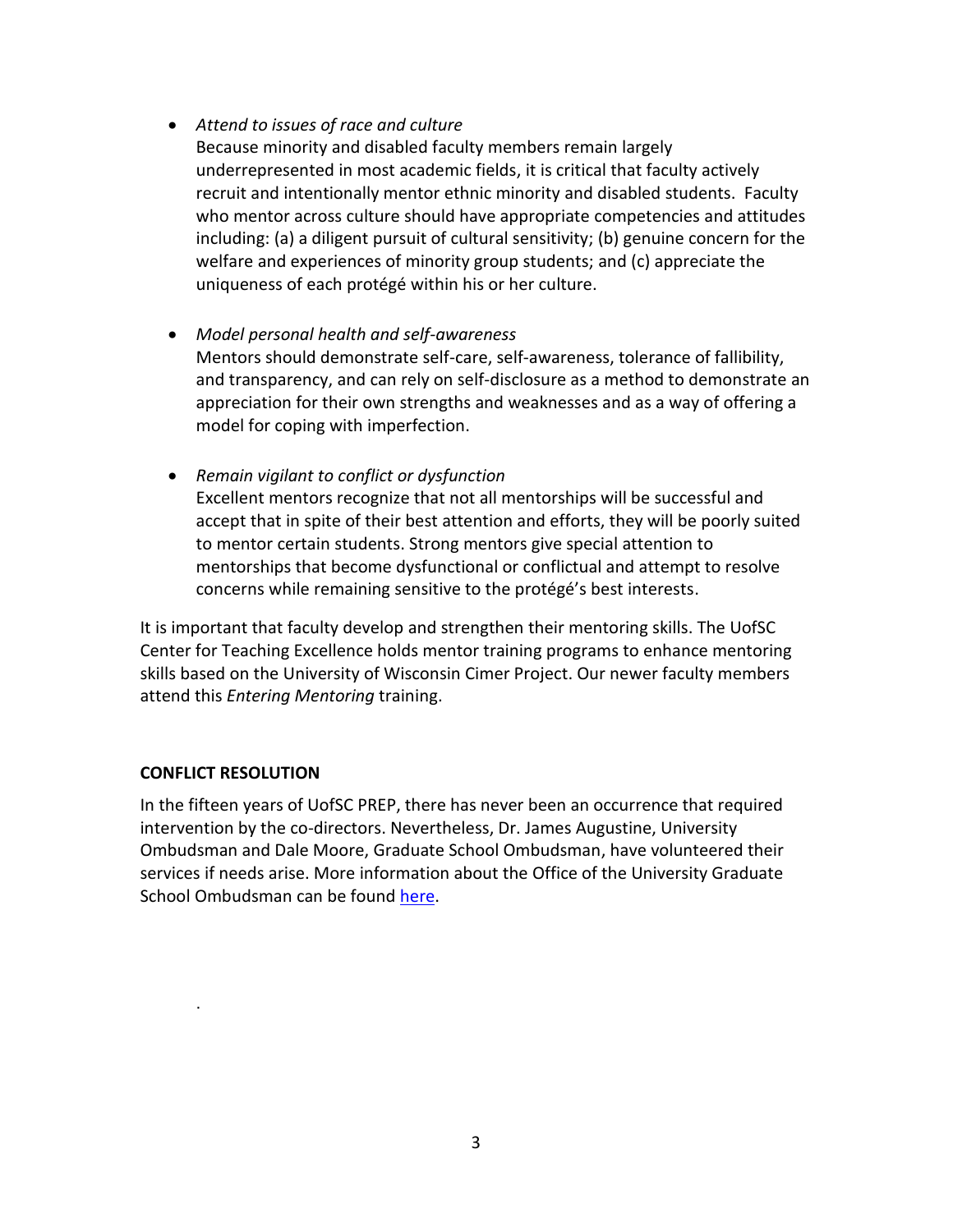# **PREP Scholar Individual Development Plan**

**University of South Carolina**

The Individual Development Plan (IDP) is a mechanism for creating and accomplishing both long and short term goals in pursuit of a desired career goal. To receive maximum benefit from the IDP process, it is essential that both PREP Scholar and their faculty mentor participate in the process. The PREP Scholar should complete the initial draft of the IDP and then review it with their research mentor.

| <b>Name of PREP Scholar</b>   |  |
|-------------------------------|--|
| Signature                     |  |
| <b>Date</b>                   |  |
|                               |  |
|                               |  |
| <b>Name of Primary Mentor</b> |  |
| Signature                     |  |
| <b>Date</b>                   |  |
|                               |  |

**\_\_\_\_\_\_\_\_**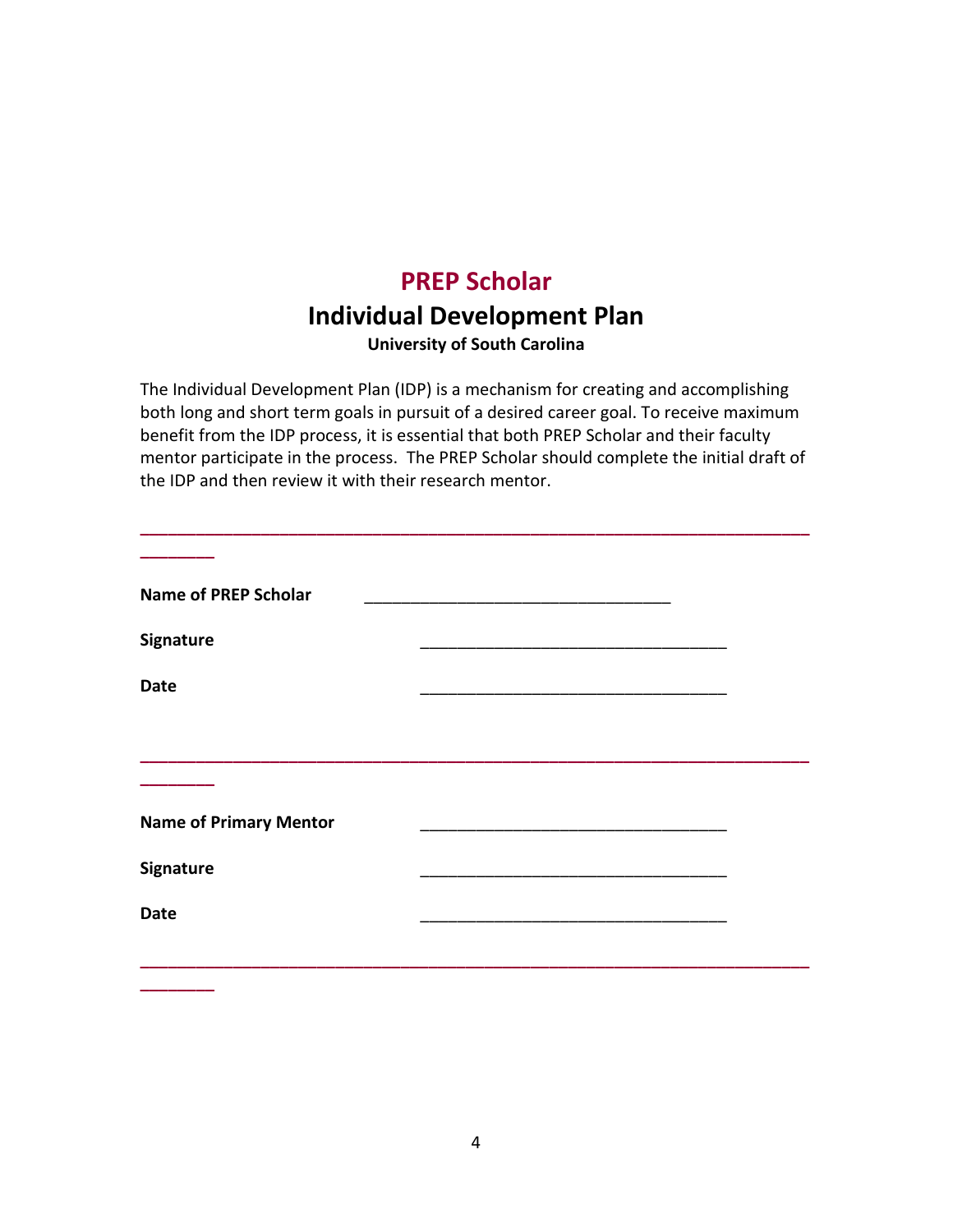## **Part I. Goals for This Year** (to be completed by the PREP Scholar)

### **A. Research Goals**

Provide a timeline of research activities planned for this year.

### **B. Training and Professional Goals and Progress**

List all planned activities for the rest of the year in the following categories. Provide as much detail as possible.

**Planned coursework**

**Graduate training research focus area**

**PhD program application process**

**Professional meeting attendance** 

**Part II. Career Goals and Planning** (to be completed by the PREP Scholar) **What is your current career goal?** (Need ideas? Look here: <http://www.sc.edu/career/exploremajors.html> )

**Why does this career appeal to you?**

**What other career path(s) interest(s) you?** 

**Why does this / do these other career path(s) appeal to you?**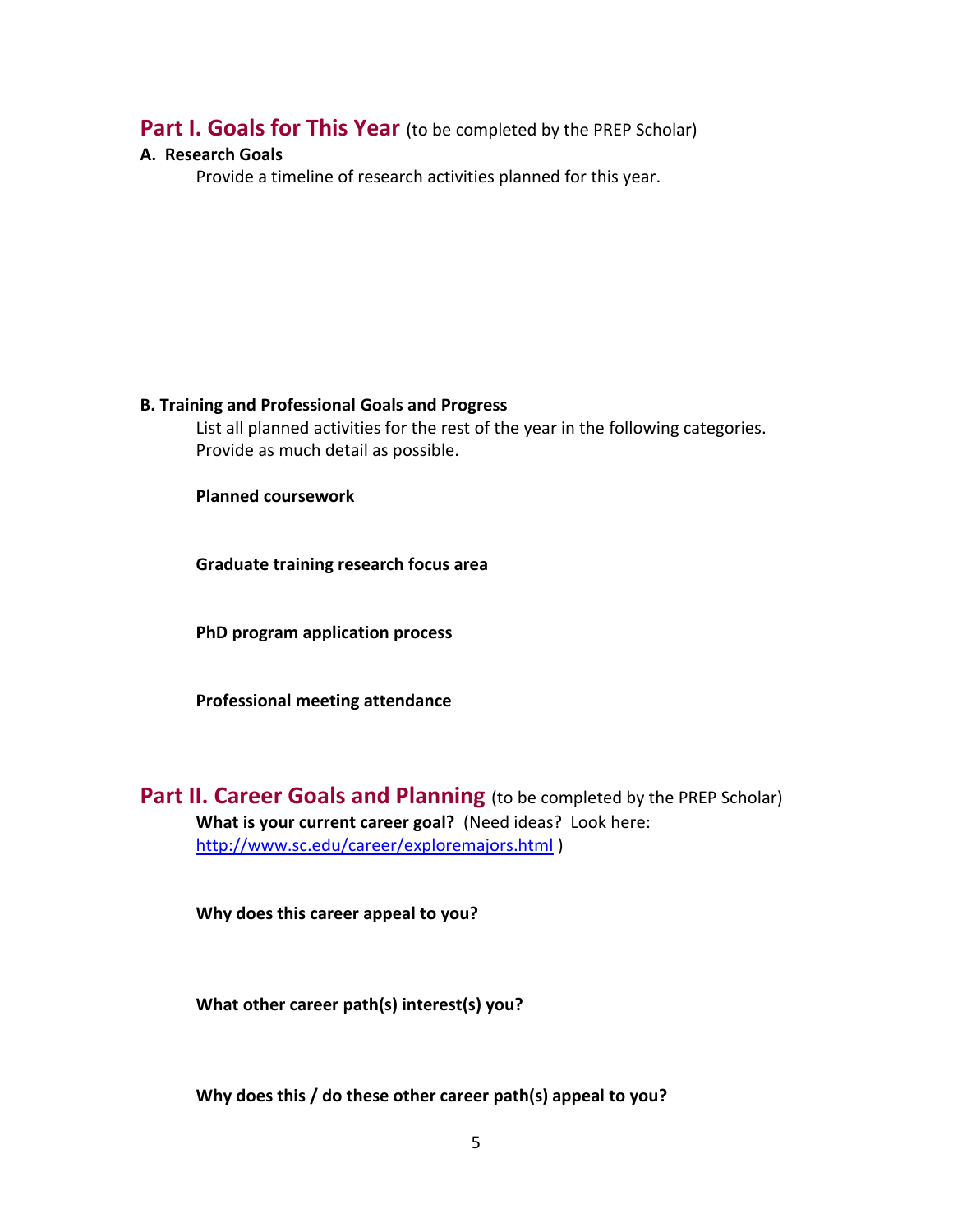**In order to be competitive for your desired career path(s), what additional training or experience is needed prior to applying for positions?**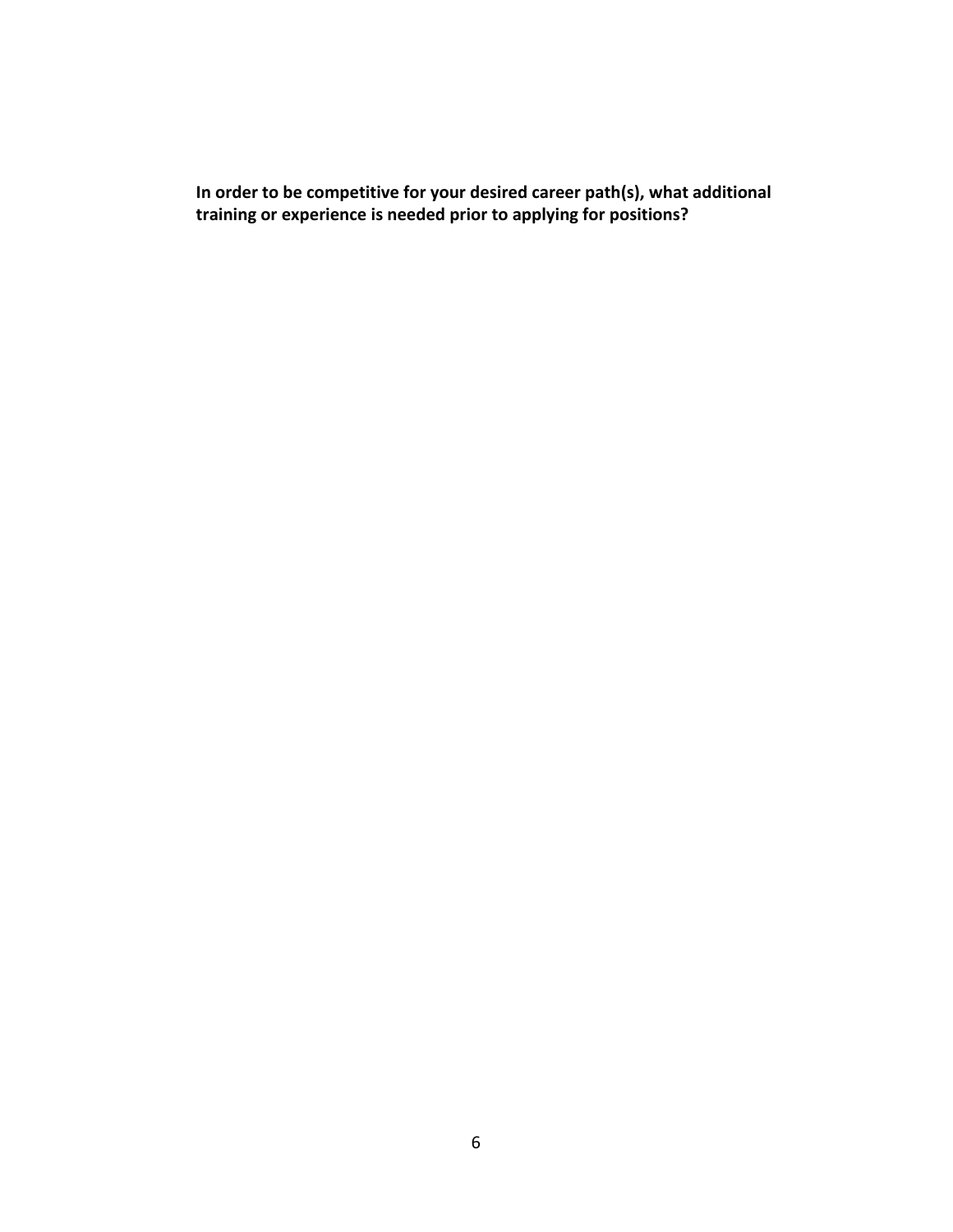## **PROGRAM COMPLETION TIMELINE CHECKLIST DIRECTIONS**

The major goal of the PREP program is to prepare the PREP scholars for graduate study in the field of biomedical sciences. The following timeline checklists are designed to help the PREP scholars on track of all the steps in the application process.

The timeline will also help you as a faculty mentor to see where your PREP scholar is in the process and help direct discussion you may have about the transition to graduate school or any questions they may have about the application process. Having your PREP scholar share their timeline with you during meetings can help keep you both on the same page and allow you time to help them in the process.